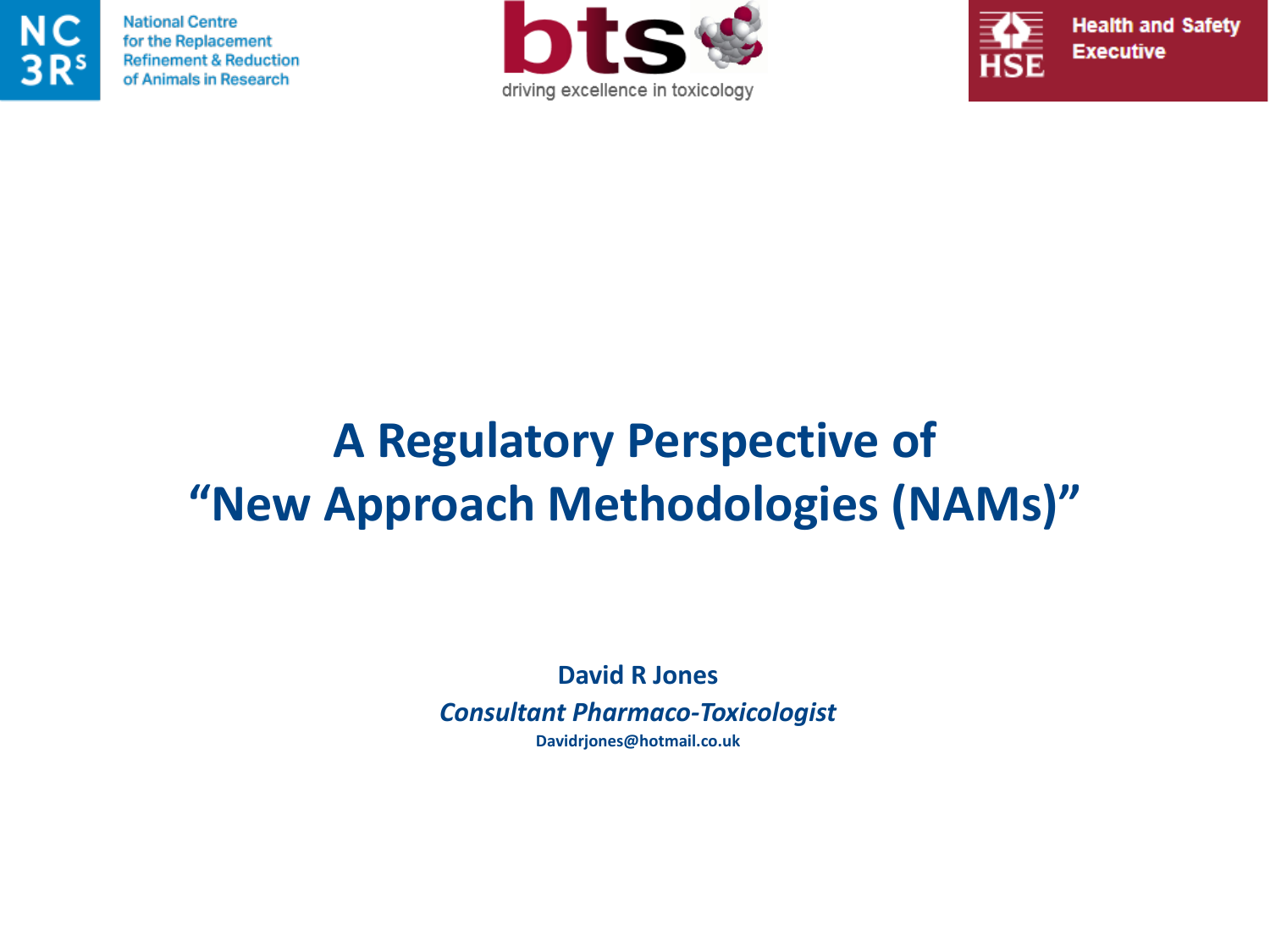Pharmaceuticals differ from Chemicals and Agrochemicals because human exposure is deliberate because it's generally a requirement and the product is expected to have an effect!

The development of a pharmaceutical is a stepwise process involving an evaluation of both animal and human efficacy and safety information.

Nonclinical studies are a necessary part of drug development for both rare and common diseases.

Nonclinical studies can contribute to a better understanding of the drug's mechanism of action.

With most people, unbelief in one thing springs from blind belief in another -Georg Christoph Lichtenberg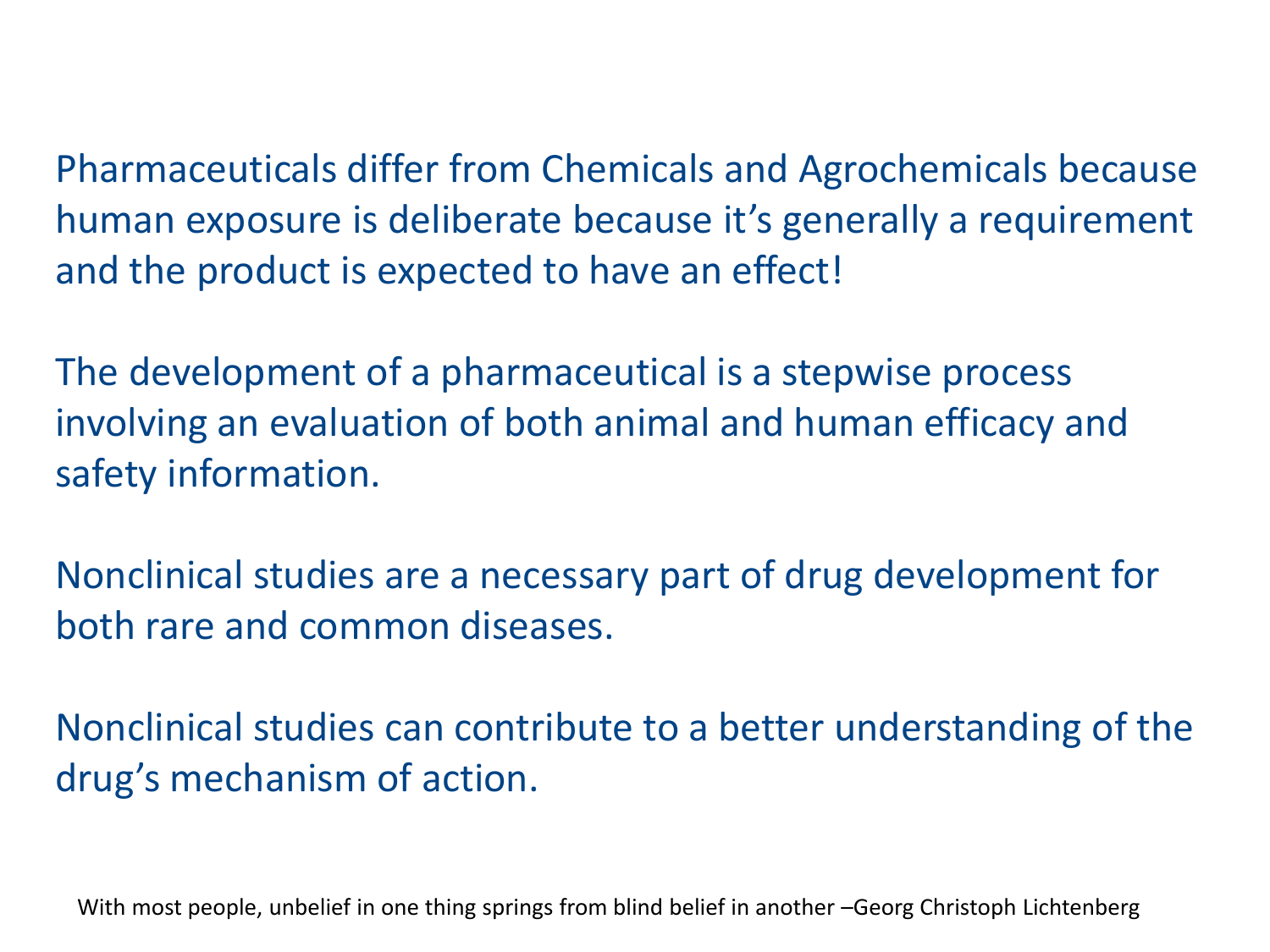The data generated from nonclinical studies **are important,** particularly to the design of the early stage clinical trials with respect to selecting the starting clinical dose level, dose escalation plan, dosing regimen, and route of administration.

The nonclinical data may help guide patient eligibility criteria and will often determine some important safety monitoring procedures.

BUT Nonclinical Does Not Necessarily mean Animal and many Advanced Therapy Medicinal products (ATMPs) can not be adequately tested this way.

**The use of New Approach Methodologies (NAMs) in drug development are not only possible, but are recommended in many cases.**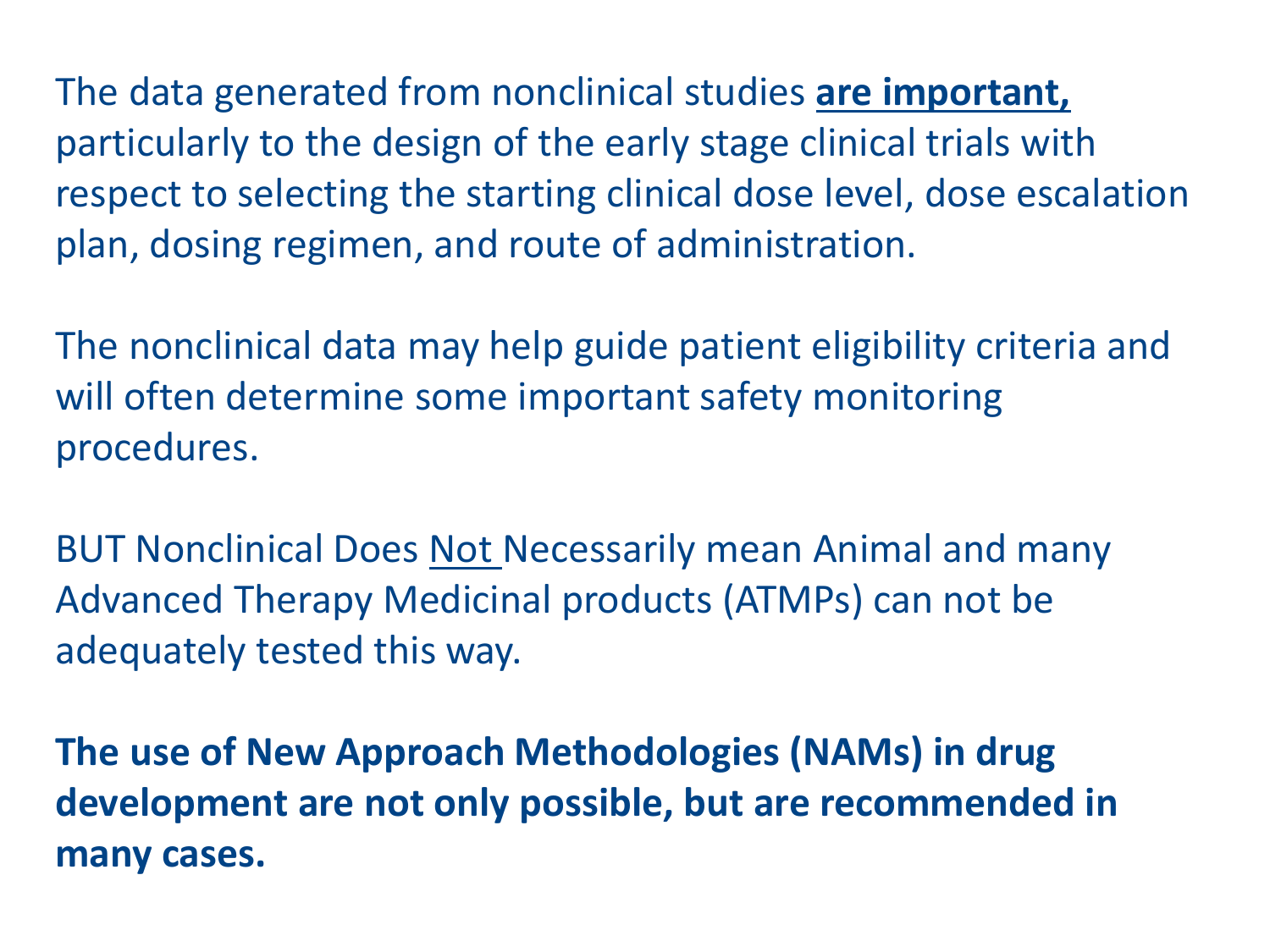In 2017, Achilles Therapeutics approached the MHRA to discuss quality, non-clinical, clinical and regulatory aspects of ATL001 , an advanced therapy medicinal product consisting of autologous clonal neoantigen reactive T cells advanced derived from patients' tumour-infiltrating lymphocytes. The initial indication was for the treatment of non-small cell lung cancer.

The MHRA advised that this type of therapy needed new thinking, especially regarding the non-clinical support. The view was that, unlike more 'conventional' products, *in vivo* animal studies were unlikely to provide any additional understanding of the safety profile of ATL001 and were not required and, indeed, were discouraged.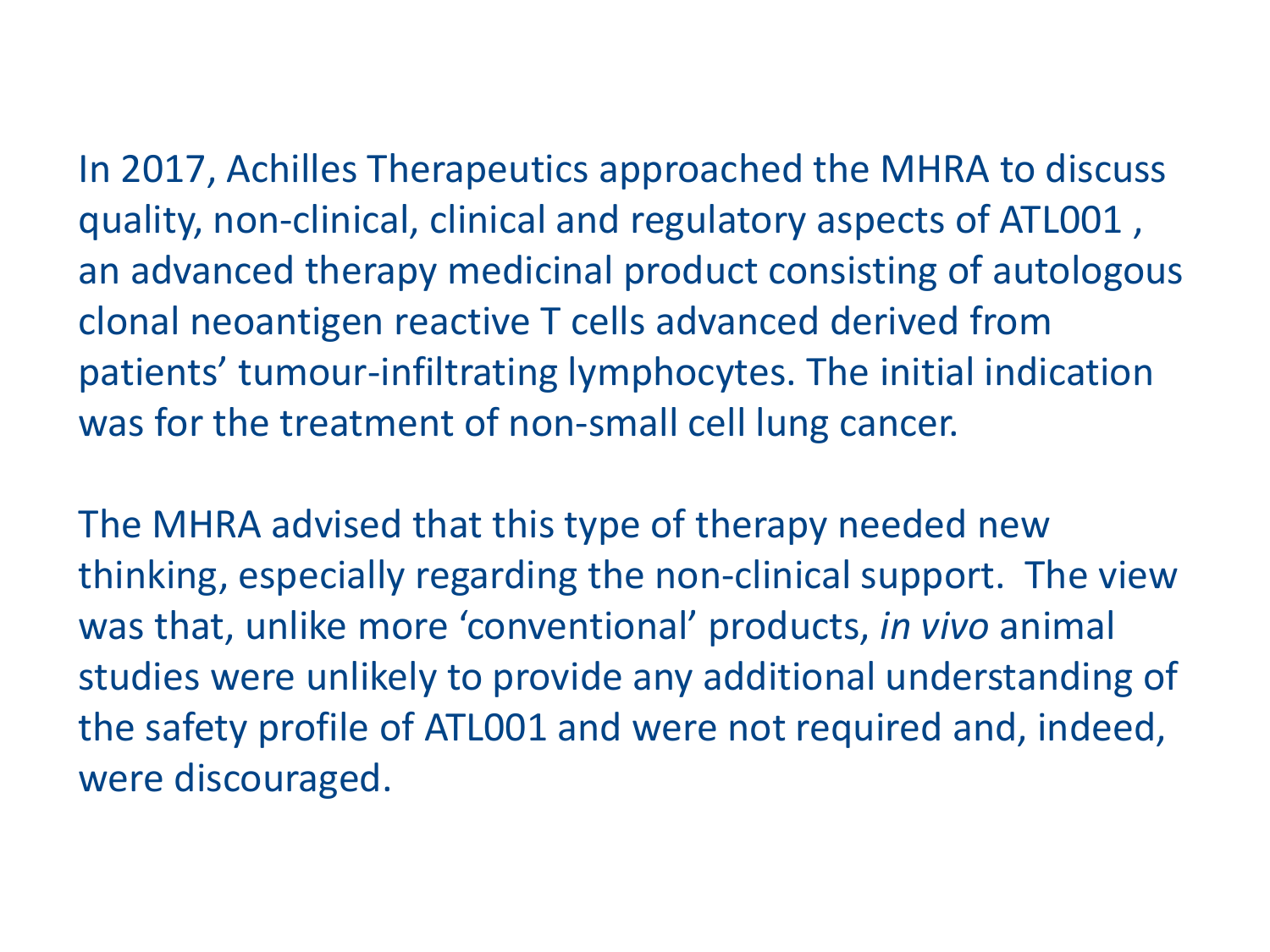Through close collaboration with the MHRA, Achilles Therapeutics managed to take their investigational therapy from a concept into the clinic in less than three years, saving the company at least two and a half years.

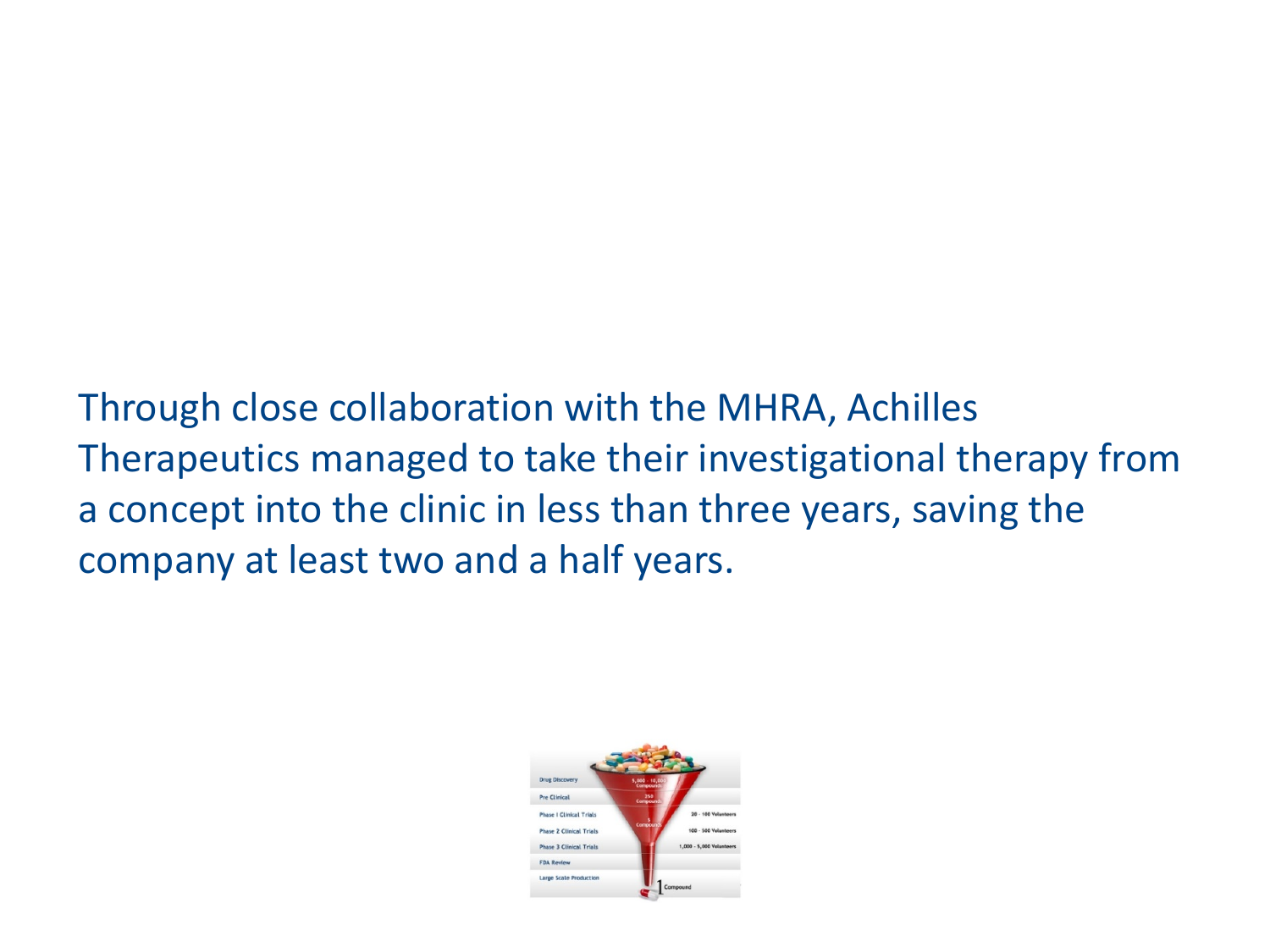The UK Government's position on the use of animal testing in drug development is clear.

The Government encourages the development of *in vitro* methods in place of animal testing and the development, and use, of new tests and alternative methods to the use of animal tests

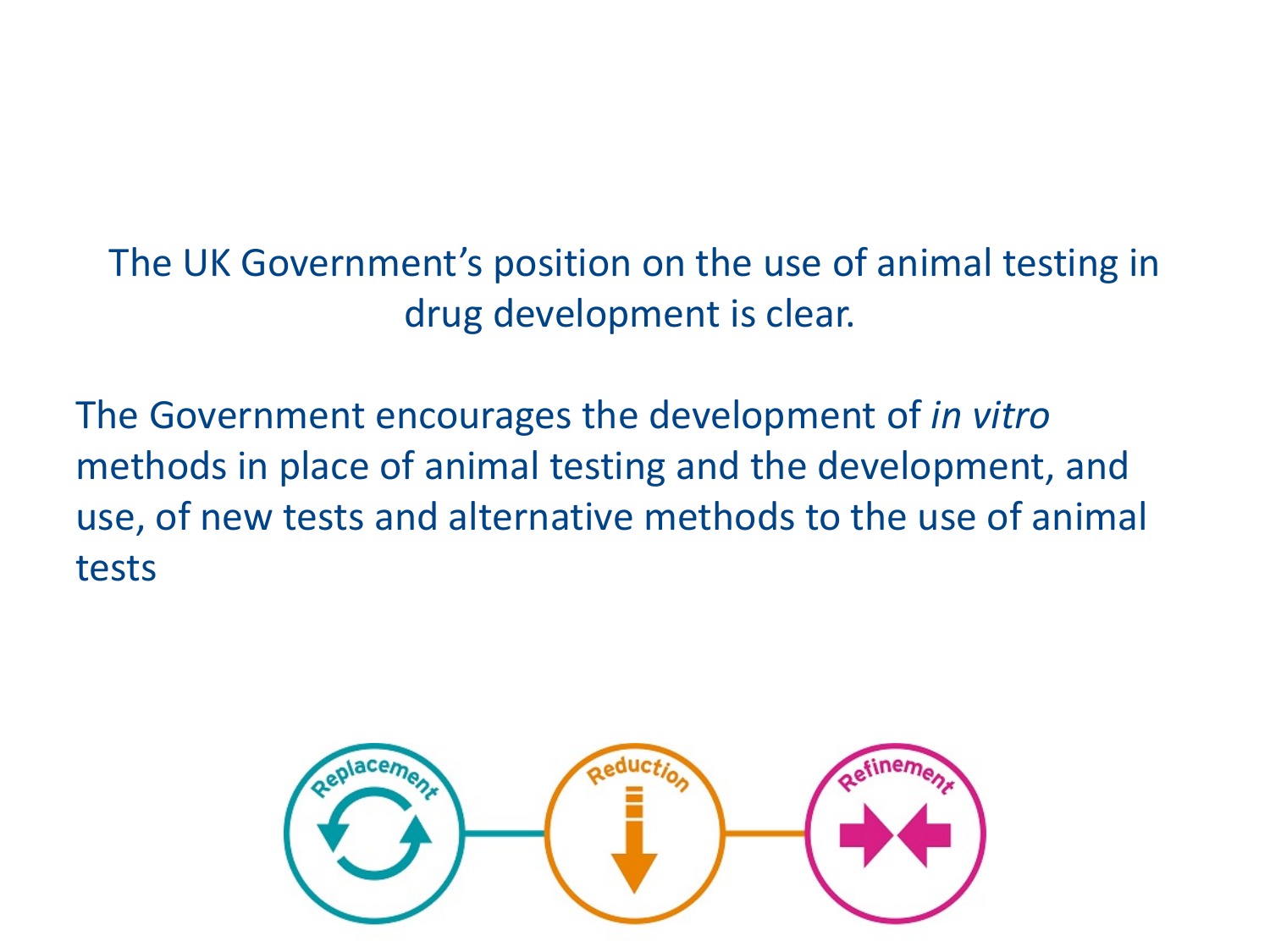In accordance with Directive 2010/63/EU, transposed into UK legislation by the Animals (Scientific Procedures) Act 1986, the principle of the 3Rs (Replacement, Reduction and Refinement) needs to be considered when selecting testing approaches to be used for regulatory testing of human and veterinary medicinal products.

This guideline aims to encourage stakeholders and authorities to initiate, support and accept development and use of 3Rs testing approaches.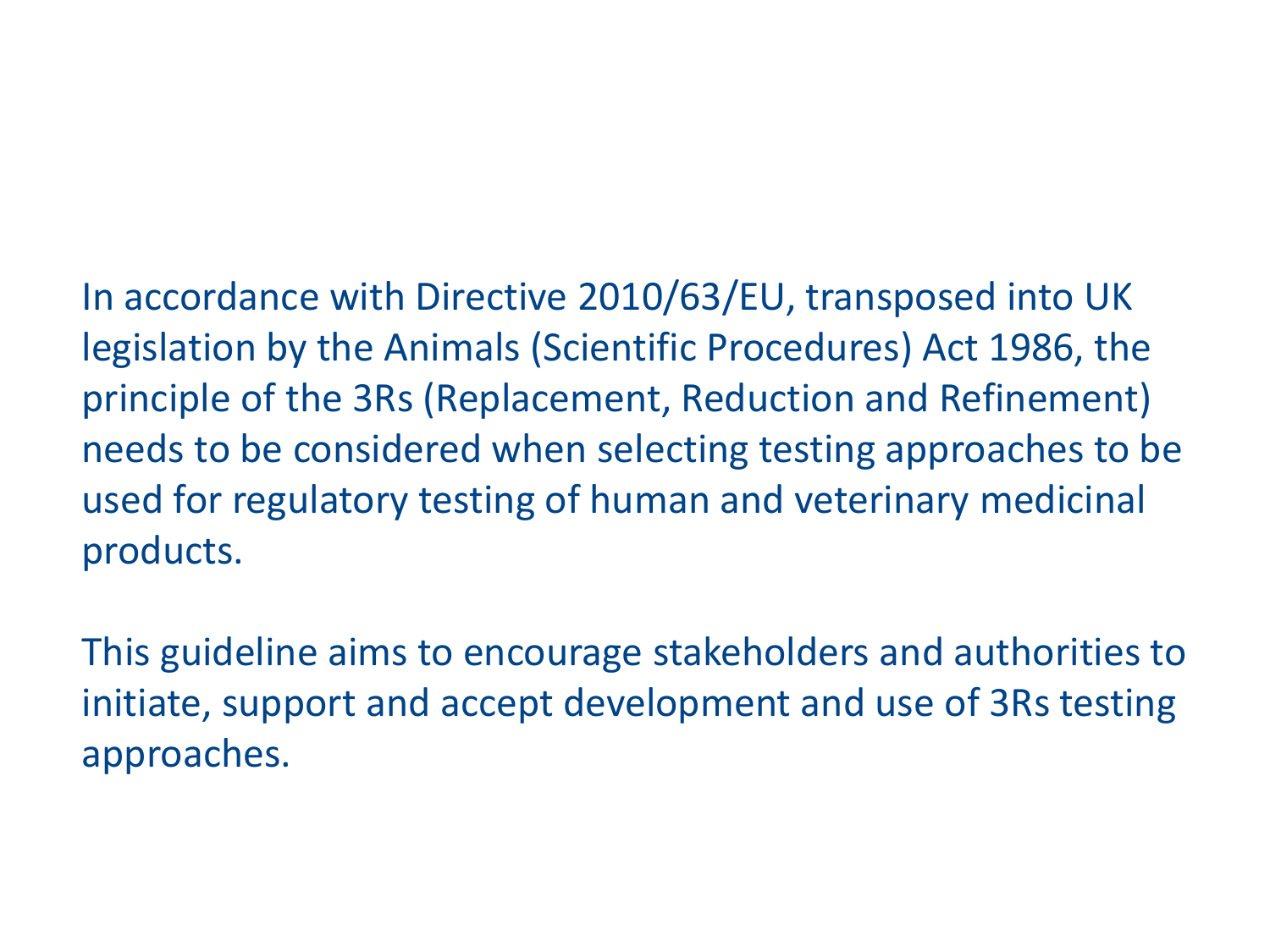The MHRA have, in the past, written to a number of pharmaceutical companies openly criticising their un-warranted use of animal studies that do not add any appreciable value to the determination of the potential safety of an Investigational Medicinal Product.

Animal studies should only be conducted to evaluate safety concerns that **cannot be adequately addressed** in other nonclinical studies.

Conducting animal studies to provide "a comfort factor" before exposing humans is totally unacceptable.

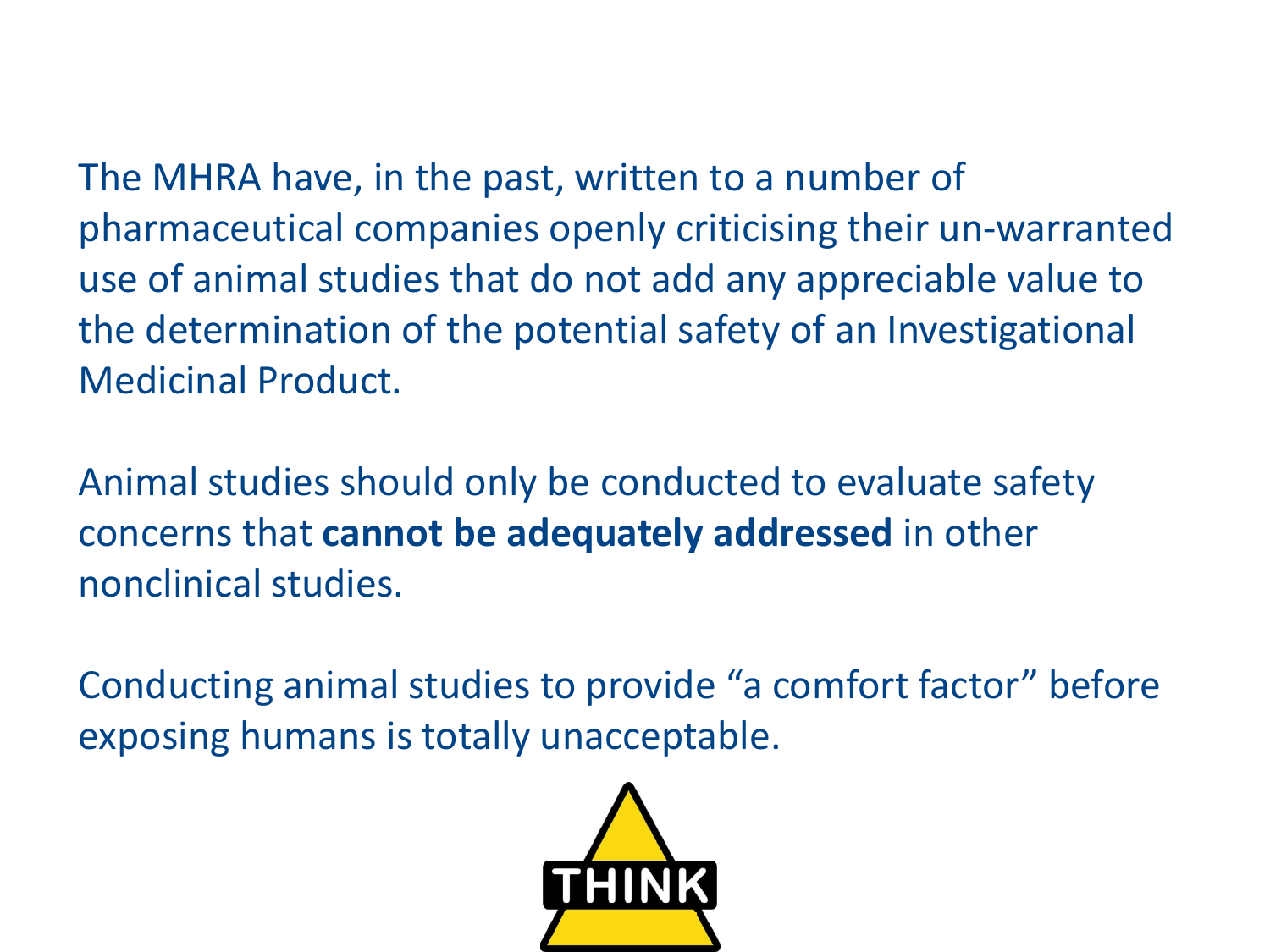### **There is a clear need for better, more predictive and better validated non-clinical models of disease and efficacy.**

NMAs and other alternatives must be integral part of drug Discovery and Development.

But, the 3Rs HAS TO BE SCIENCE and technology driven.

Legislation cannot make it happen. Political deadlines do not make sense if the SCIENCE solutions are lacking. We must avoid actions which might simply drive work abroad to countries where lower standards or less stringent testing guidelines apply.

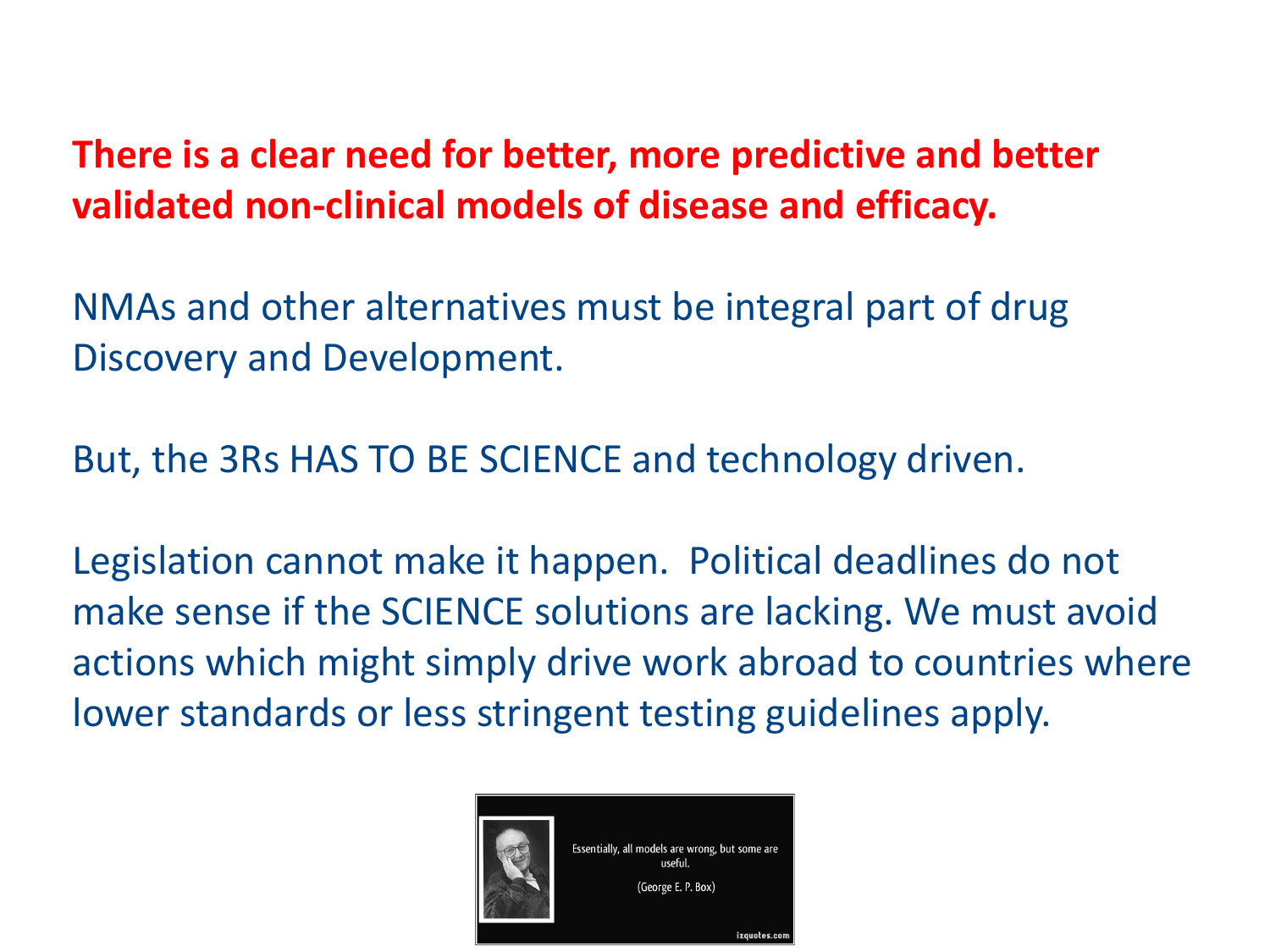The challenge to academia, industry and regulatory scientists is to remain focused on designing nonclinical studies in relevant models, including NAMs, to answer specific questions in time to support clinical decision making and communication of potential risks.

Maintaining effective dialogue among scientists in academia, industry and Regulatory Agencies during model development, qualification and validation will be essential to address this challenge.

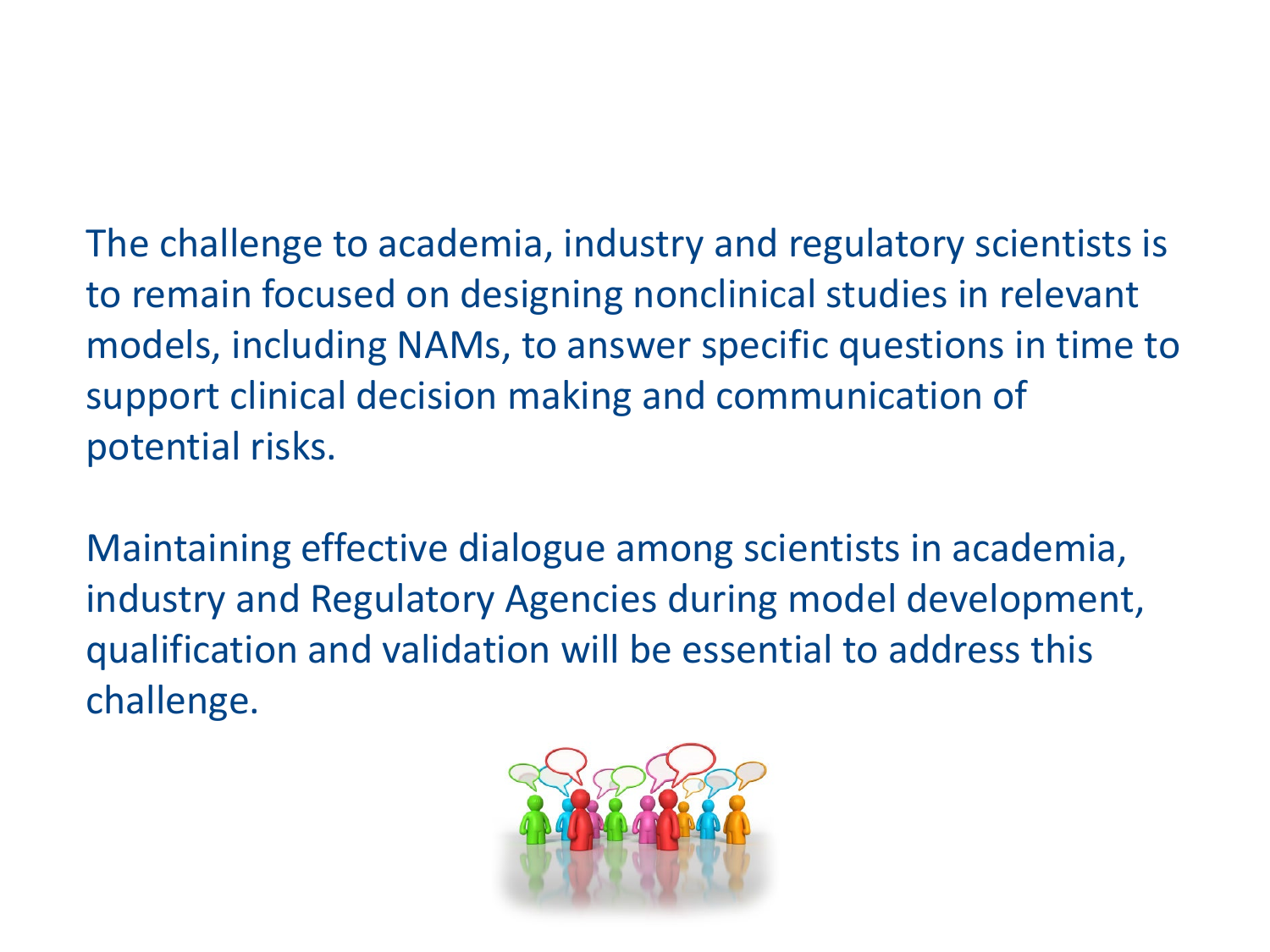

**National Centre** for the Replacement **Refinement & Reduction** of Animals in Research

This is where the NC3Rs come in  $\odot$ 

The NC3Rs collaborates extensively with the pharmaceutical sector to identify opportunities for the 3Rs. This includes **acting as an honest broker for data sharing across companies and sectors to support research projects**.

The MHRA and other Regulatory Authorities are willing to participate in these SCIENCE driven projects that have defined aims.

Regulators, do not want these projects to take years. They want changes as soon as possible!!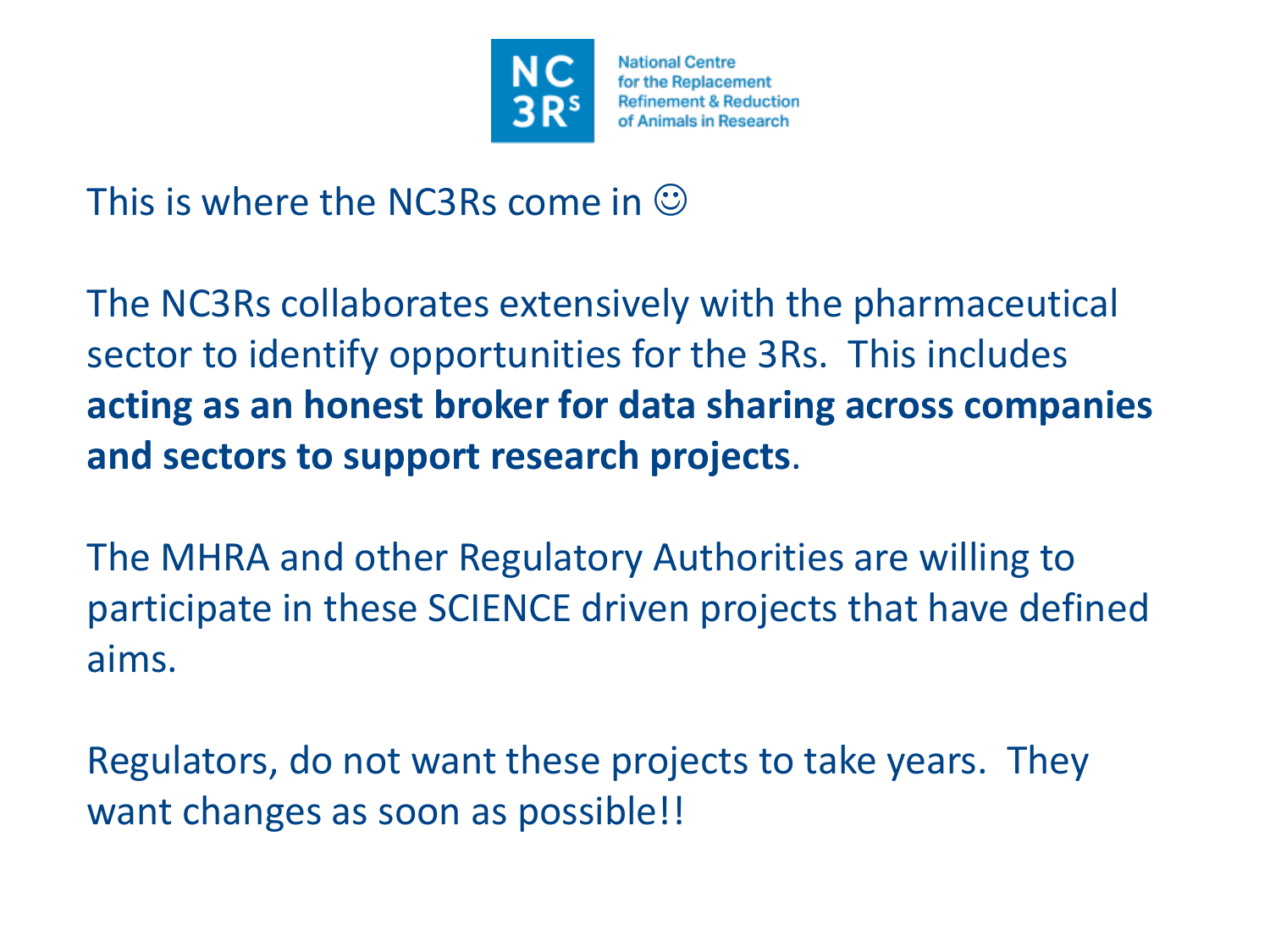

**National Centre** for the Replacement **Refinement & Reduction** of Animals in Research

The benefits of working with the NC3Rs are obvious.

The challenges are persuading companies and sectors to share data (usually the lawyers!).

Another challenge is persuading companies (and some other Regulatory Authorities) not to do something or ask for something just because that's the way they've always done it.

Educating companies not do something just because they think they're expected to is also challenging at times!

Rigorously following Regulatory Guidelines is the last refuge of those who don't know how to develop medicines!!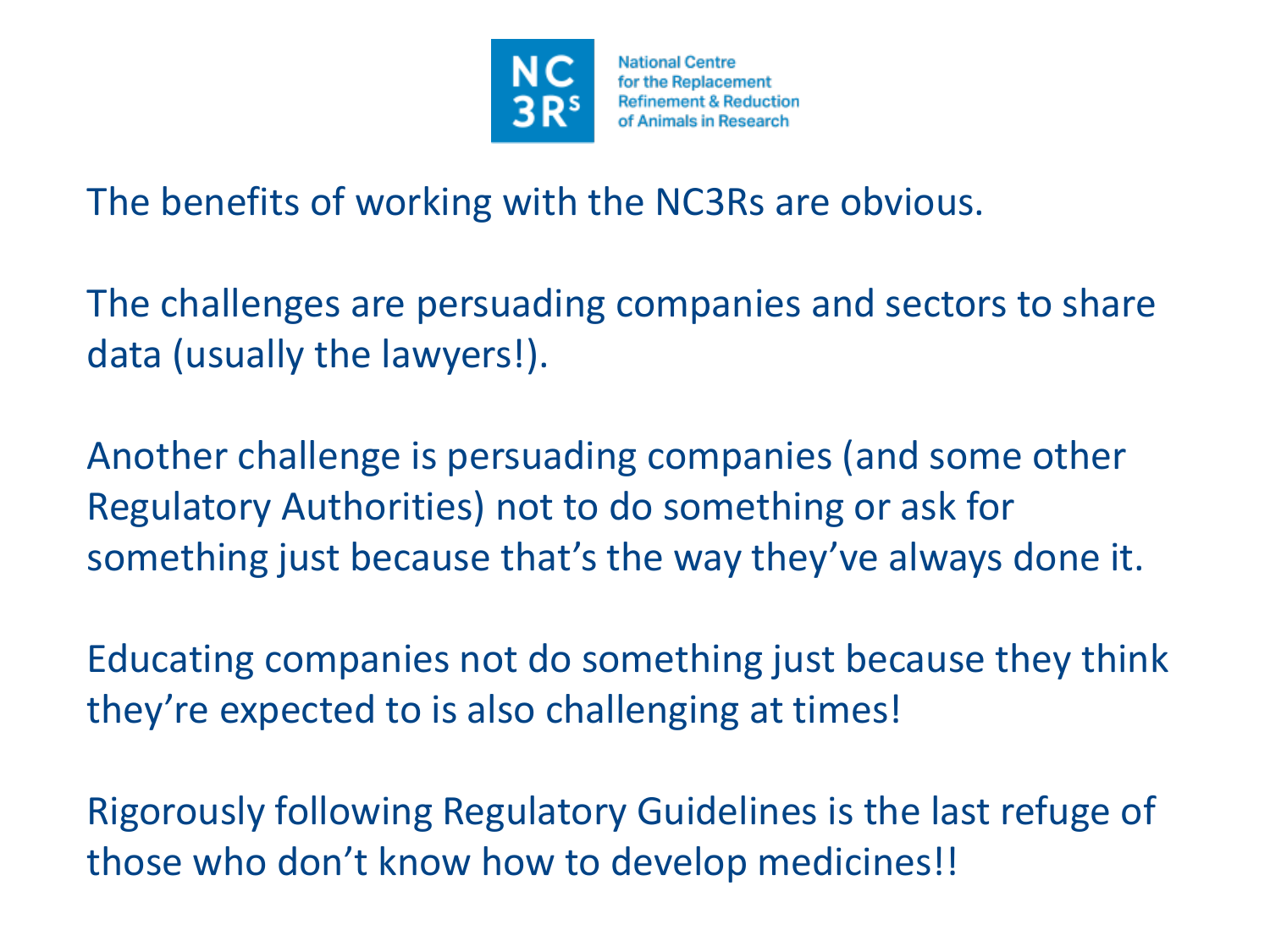## Problem Areas and How to Resolve Them

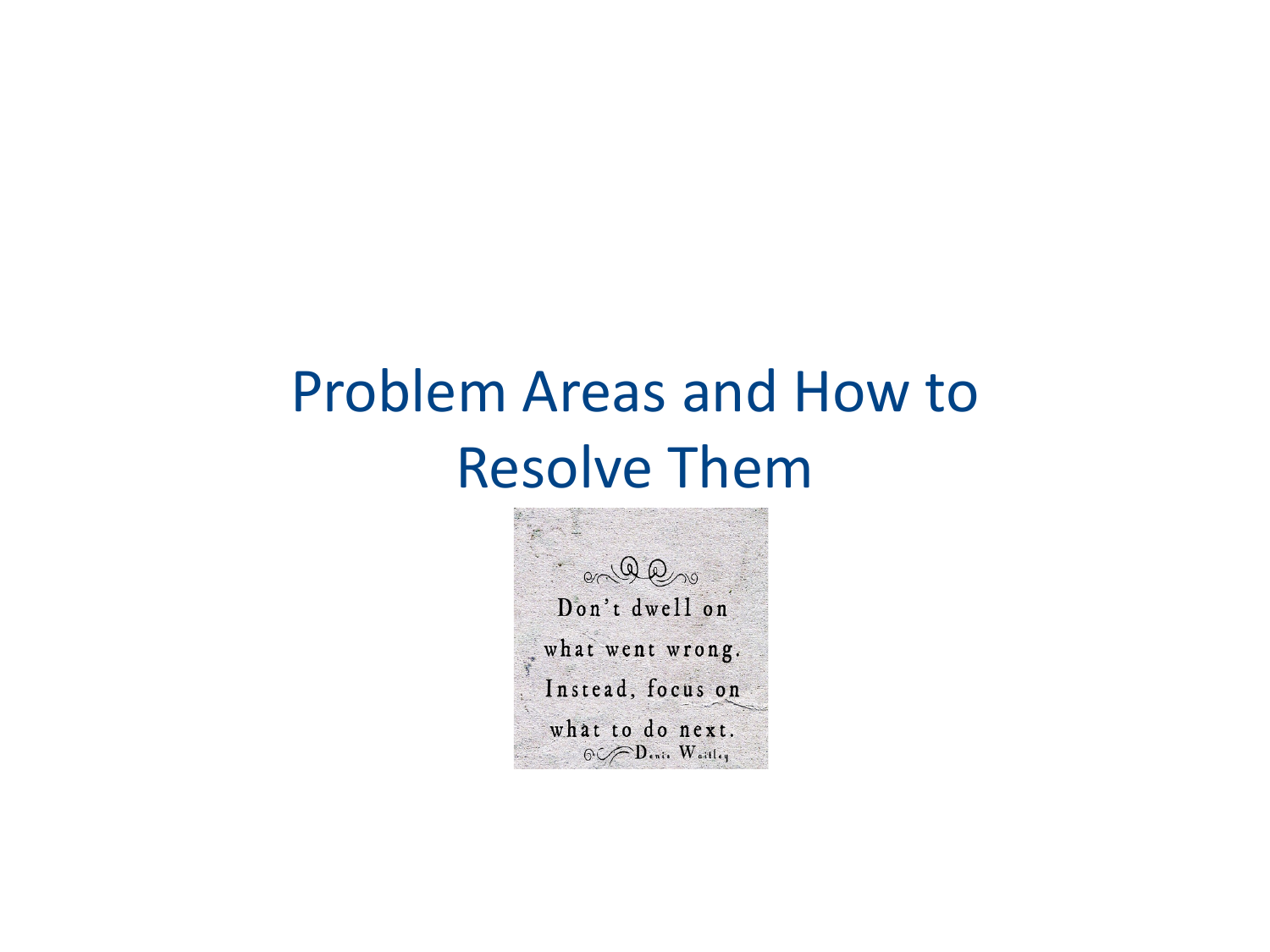## Scientific Advice!!



Risk comes from not knowing what you're doing!

Warren Buffett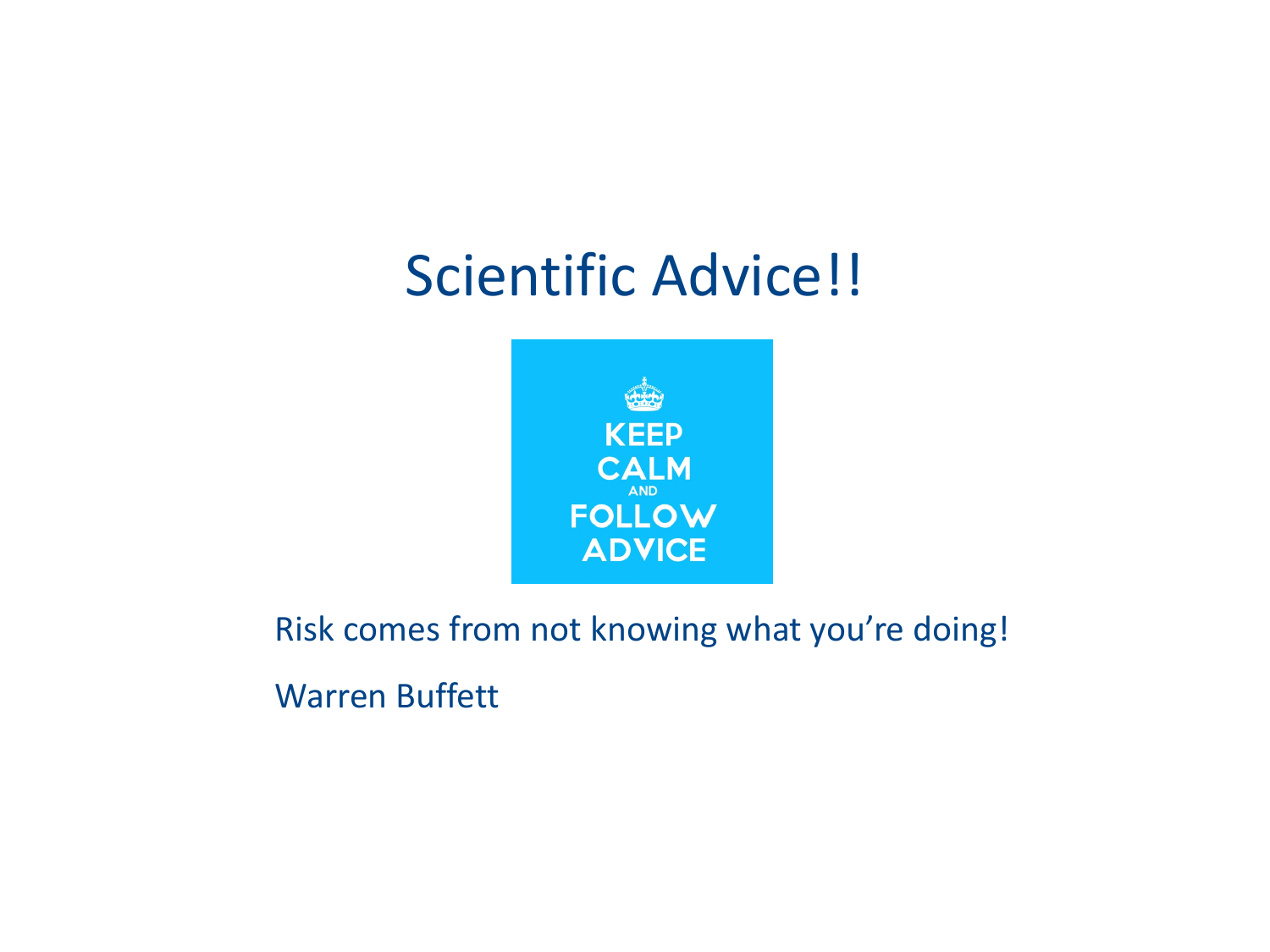The MHRA, and many other Regulatory Authorities, have provided scientific and regulatory advice to sponsors.

Scientific advice from MHRA can be requested during **any** stage of the initial development of the medicinal product, even before animal safety studies have been conducted.

Currently, a meeting with the MHRA to discuss Safety, *i.e.* nonclinical, studies costs £2201.



That's not what I expected when I asked for advice !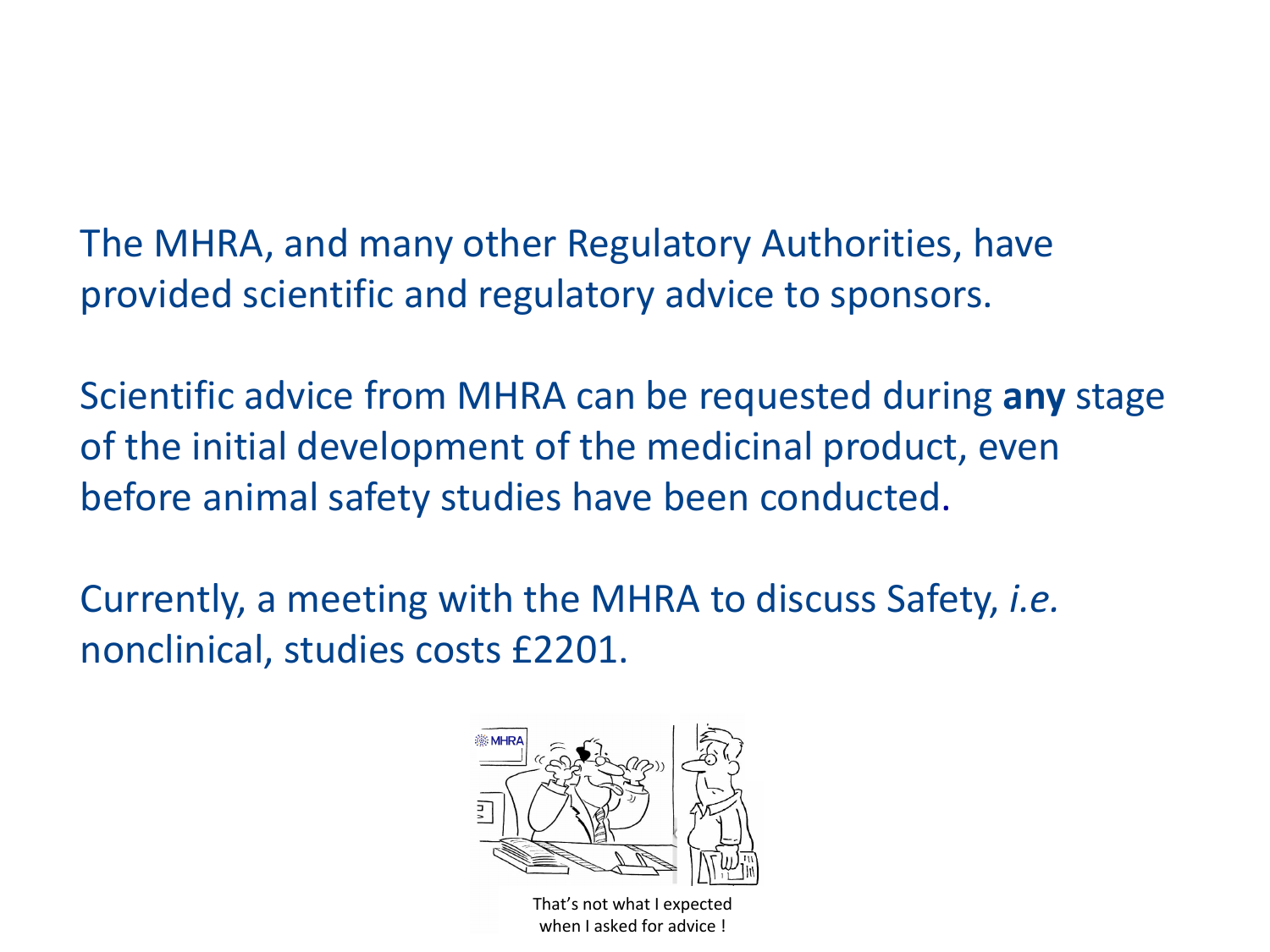The MHRA also has an Innovation Office [\(https://www.gov.uk/government/groups/mhra-innovation](https://www.gov.uk/government/groups/mhra-innovation-office)office). This is open to ideas for innovative medicines, medical devices and manufacturing processes.

It provides **FREE** and confidential expert regulatory information, advice and guidance to organisations of all backgrounds and sizes based nationally or internationally